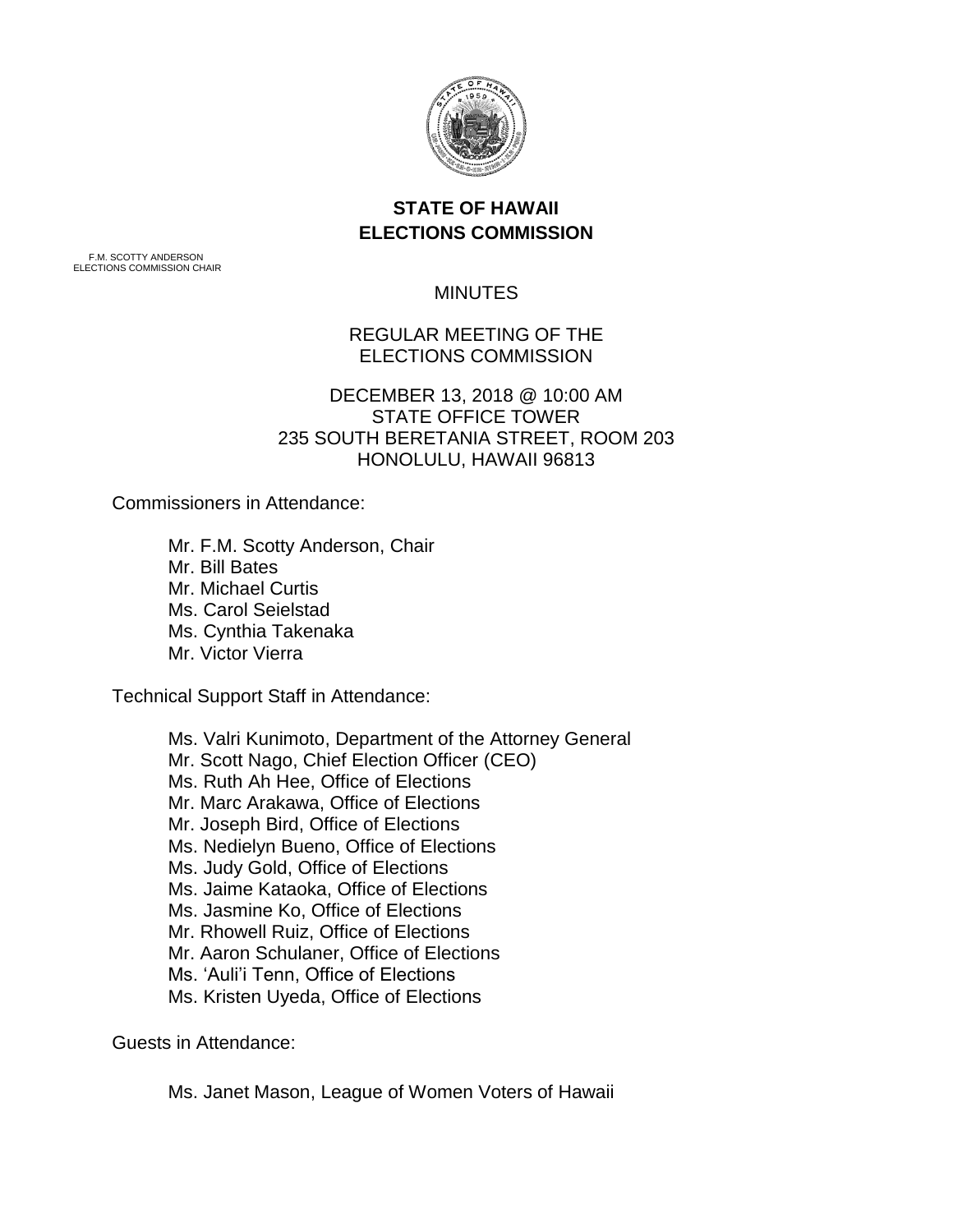Elections Commission Meeting Minutes December 13, 2018 Page 2

> Ms. Corie Tanida, Common Cause Hawaii Mr. Tommy Waters

#### PROCEEDINGS

I. Call to Order

Chair Anderson called the meeting to order at 10:00 a.m. on December 13, 2018 at the State Office Tower, Room 203.

II. Roll Call and Determination of a Quorum

Elections Commission (EC) Secretary conducted roll call. Commissioners Kuwada, Okazaki, Steffey, and Takenaka were not in attendance. All other Commissioners were in attendance and the Commission had a quorum.

III. Approval of Minutes for the Meeting of September 6, 2018

Commissioner Seielstad moved that the minutes be approved; the motion was seconded by Commissioner Bates, and approved unanimously by the Commissioners.

IV. Status of Operations Report from the Chief Election Officer

CEO Nago reported that over 398,000 people voted in the 2018 General Election, and though it was a smooth day overall, a few issues did arise. A candidate of the Hawaii Republican Party had attempted to appoint poll watchers, however CEO Nago explained that the law states that poll watchers are appointed by political parties, not by individual candidates. Thus, the Hawaii Republican Party was able to appoint poll watchers, but the individual candidate was not.

CEO Nago stated that the Office of Elections (OE) did experience some machine issues on Election Day. He said that OE does have a plan in place to troubleshoot or swap out faulty machines. During these times, voters can either stay and wait for the machine to be fixed, or deposit their ballots in a secured box or emergency ballot bin.

CEO Nago said that in Waianae at District Precinct 44-01, there was an issue with *Registration Affidavit Forms* (RAFs). At 4:30 p.m. on Election Day, the polling place called to report that they were running low on RAFs, which were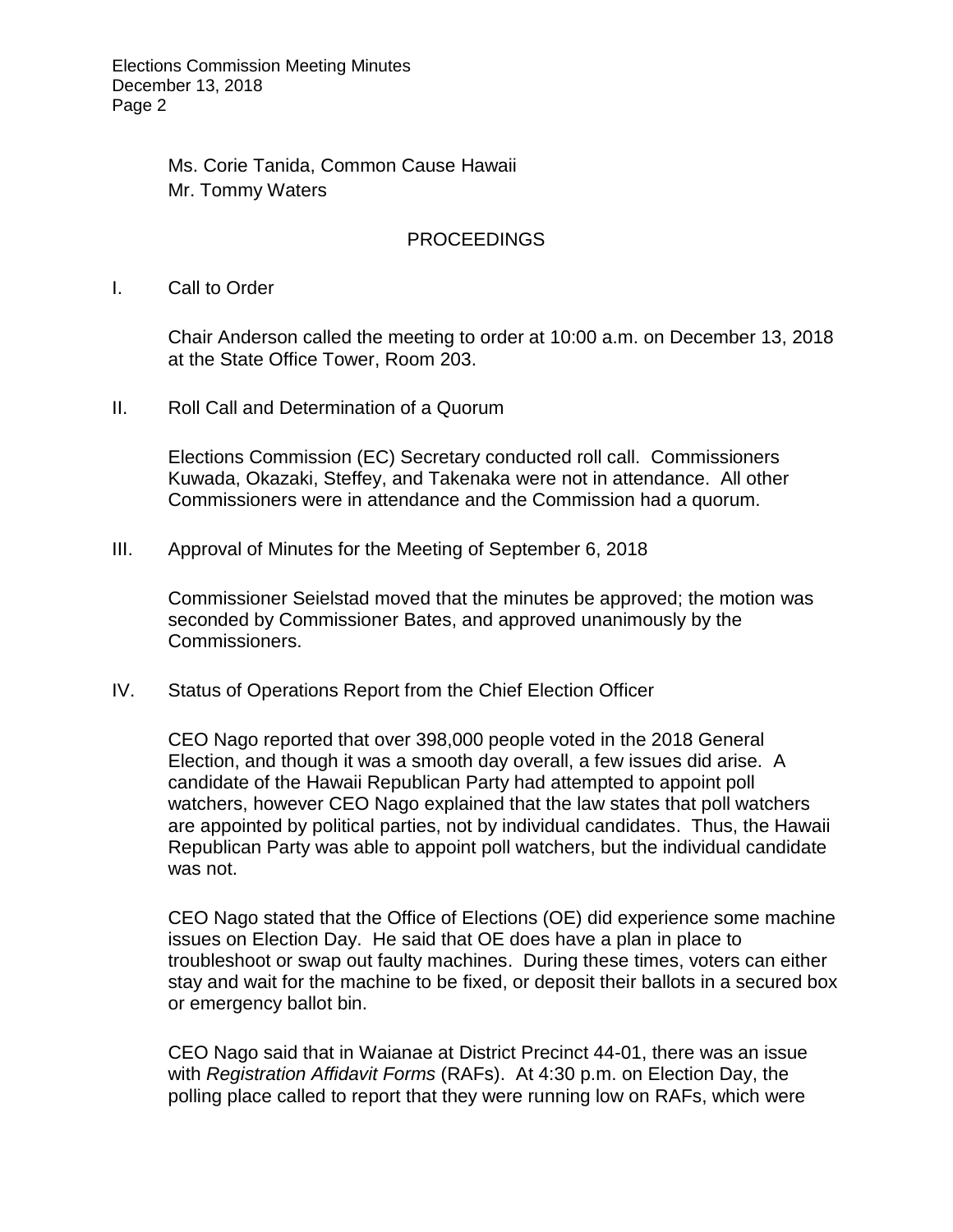replenished by a precinct troubleshooter. At 6:00 p.m., they called to report that they had run out of RAFs again. CEO Nago stated that this incident affected approximately 16 voters who had to wait for the replenishment, however all were able to eventually complete the form and vote.

Regarding absentee mail ballots, CEO Nago explained that the law states that any voter who has an absentee mail ballot can drop it off at any polling place within their county on election day. For the General Election, these totaled approximately 9,000. CEO Nago said that this process involves waiting for the ballots to be delivered from the polling places, verifying the signatures, opening the envelopes, and tabulating the ballots.

CEO Nago stated that OE will be submitting three bills for consideration for the upcoming 2019 Legislative Session. One is to remove the last four digits of a voter's Social Security Number as a requirement when signing a candidate's nomination paper. The second bill is to implement automatic voter registration by requiring applicants to affirmatively decline registration when completing an application for a driver license or state ID. The third bill would allow voters with special needs to request an accessible absentee mail ballot.

CEO Nago thanked the 3,500+ election day officials and the various supporting agencies, and said that the election is not possible without them.

Commissioner Takenaka enters at 10:06 a.m.

With regard to the all-mail pilot program for Kauai County, Commissioner Bates suggested that Maui County should also be included. He added that he has an upcoming meeting with a legislator and plans to bring up the topic. CEO Nago commented that while OE's preference would be to implement all-mail statewide, the statute that the Legislature passed allows all-mail voting in 2020 for Kauai County only.

Commissioner Vierra asked CEO Nago if all-mail voting would mean zero open polling places. CEO Nago clarified that every registered voter will receive a ballot in the mail, though voters can continue to vote at an early walk-in site that will be open until the close of polls on election day.

Commissioner Curtis asked CEO Nago if OE has security measures in place between the absentee mail ballots and the early walk-in ballots. CEO Nago replied that if a voter requested an absentee mail ballot and showed up at their polling place on election day, the precinct workers would know if that voter had already cast their ballot or not. If a ballot had already been received for that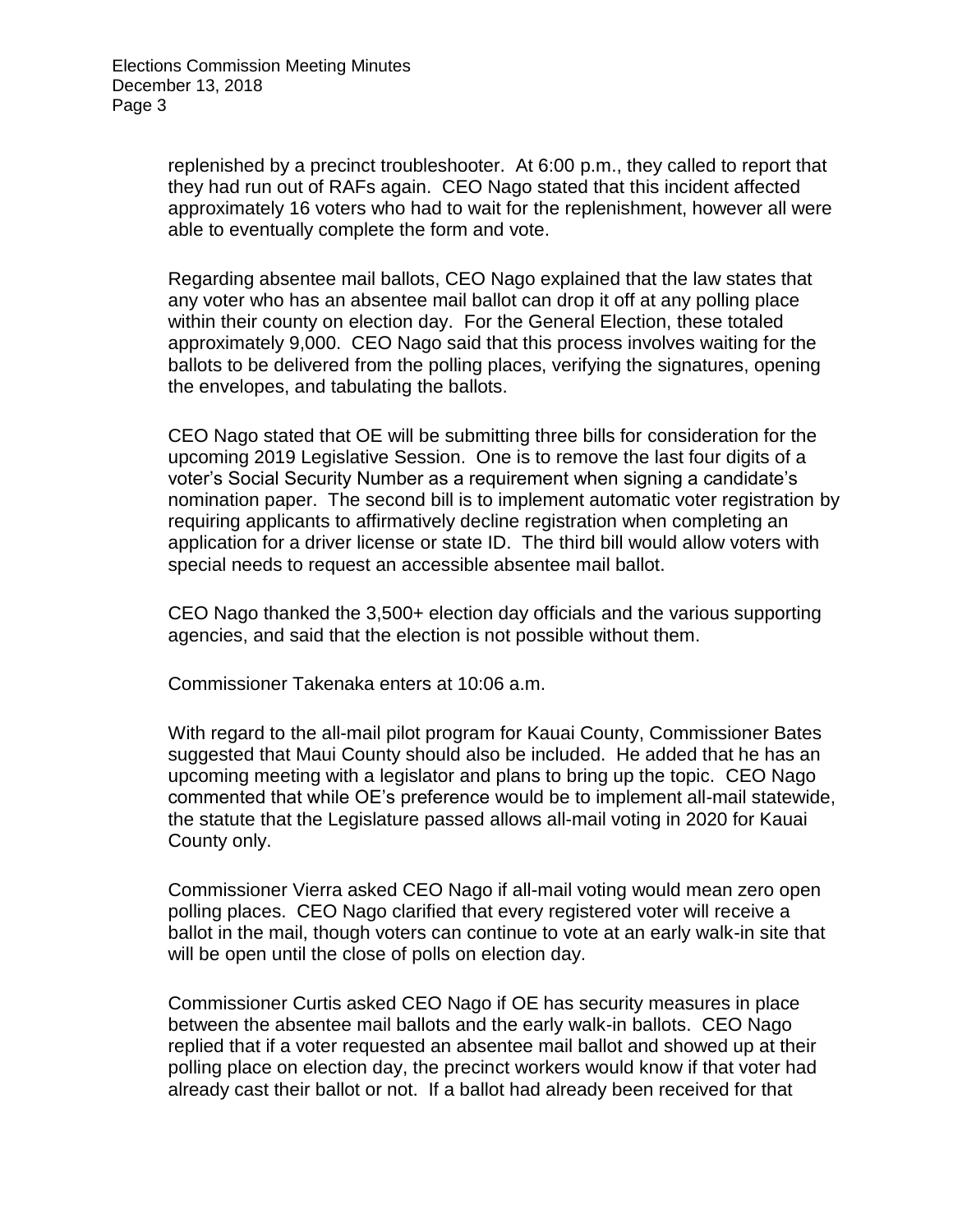voter, they would not be allowed to vote at the polling place. If they had not yet voted, their mail ballot would be cancelled, and they would be allowed to vote at the polling place.

Commissioner Curtis asked CEO Nago if there were any attempts to hack the system. CEO Nago responded that there were none that they were aware of. He added that OE's voting system is not online, and that the Online Voter Registration System is the only thing that is.

V. Public Testimony – Any interested person may submit comments or testimony on any agenda item.

**Mr. Tommy Waters**: Mr. Waters stated that he was a candidate for Honolulu City Council, District IV, which runs from Hawaii Kai to Waikiki. He explained that he knocked on 12,000 doors beginning in January, and missed his children's games in order to do the best that he possibly could with his campaign. Mr. Waters said that there are over 100,000 people in his district, and only 36,000 voted in the General Election. In talking to people, he discovered that many do not vote because they do not have confidence in politicians or in the system, and feel that their vote does not matter. Mr. Waters tried to convince these individuals that every vote counts by reminding them that he ran for office four years ago and lost by only 41 votes.

On General Election Day, Mr. Waters recalled that he was down by 64 votes in the first printout, up by 7 votes in the second printout, and up by 70 votes in the third and fourth printouts. The next morning, the fifth printout revealed that he ultimately lost by 22 votes, which is 0.06 of 1% of the total votes cast.

Mr. Waters said that according to Rich Geppart of Hart Intercivic, there are three types of machines: the eSlate, the eScan, and the Ballot Now. The eSlate is a type of computerized voting that prints out a verification of how votes were cast, and the eScan takes a digital picture of the ballot. Mr. Waters stated that he wanted to ask OE what the margin of error is on the machines. He explained that he is a criminal defense attorney, and the DUI machine has a margin of error of .05 that the courts recognize. Mr. Waters said that there must be a margin of error on the eScan machine. He stated that if he outside the margin of error, he will accept it; if he is within the margin of error, a recount should be done for the confidence in the system.

Regarding the Ballot Now machine used for absentee ballots, Mr. Waters stated that to his understanding, the signature on the envelope is verified against the signature on the voter registration form. If the signatures do not match and the machine rejects the ballot, a person physically compares the signatures.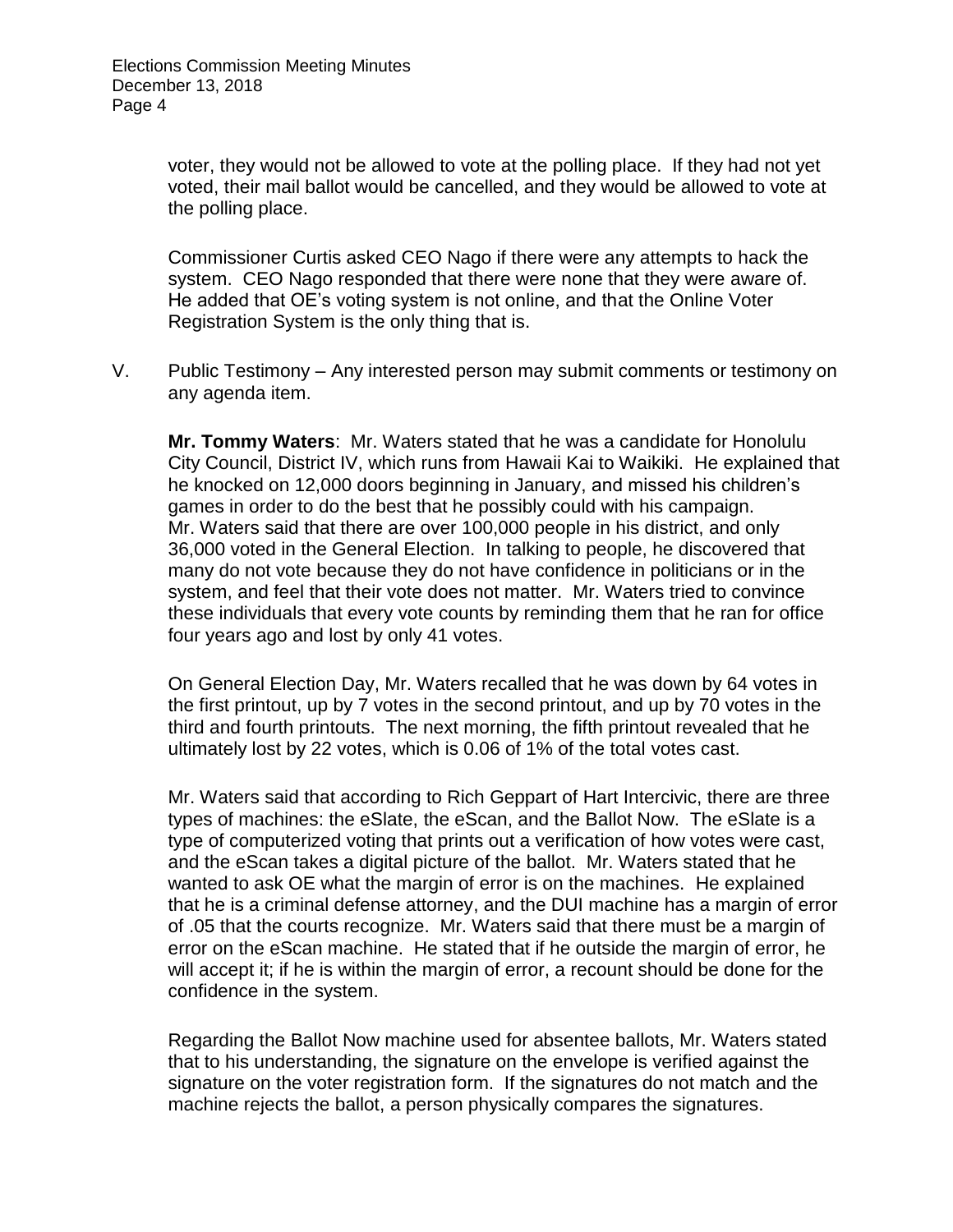Mr. Waters asked how accurate a machine can be at verifying signatures, and how accurate a person can be comparing signatures on absentee ballots received after midnight on election day. He explained that there were 620 absentee ballots that were invalidated, 91 of which were from City Council District IV, and 64 of those had mismatched signatures. Mr. Waters reiterated that he lost by only 22 votes, and that a recount should be done.

Chair Anderson told Mr. Waters that his questions are valid, and asked CEO Nago if he could provide any answers to them. Deputy AG Kunimoto pointed out that these issues are part of the litigation that is ongoing right now, and that they cannot be discussed publicly. She suggested that the EC continue the discussion in executive session.

Commissioner Curtis asked Deputy AG Kunimoto if there is some public record regarding the ballot counts that can be addressed during open session without jeopardizing the case. Deputy AG Kunimoto clarified that there are two lawsuits: one by Mr. Waters and one by 30 voters, and that the issues raised by Mr. Waters are currently before the Supreme Court.

Commissioner Takenaka asked if the EC is able to authorize a recount. Deputy AG Kunimoto replied that the contests have been filed with the Supreme Court at this point. Commissioner Takenaka asked if the procedures for validating signatures on absentee ballots is within the purview of the litigation. Deputy AG Kunimoto answered that she is unsure if CEO Nago is able to address that since absentee ballots are the responsibility of the City Clerk's Office. Mr. Aaron Schulaner (OE) introduced himself as the General Counsel for CEO Nago, and said that he wanted to go on record that Article 2, Section 10 states that any contested election is within the jurisdiction of the court. He added that the Supreme Court has sole jurisdiction over this contested election, and discussing it any further may risk getting into their jurisdiction. Mr. Schulaner reiterated Deputy AG Kunimoto's suggestion that CEO Nago can speak to the EC in executive session so as not to violate the Supreme Court's jurisdiction.

Commissioner Vierra asked Mr. Schulaner how a tied election would be addressed. Mr. Schulaner responded that there is a statute that addresses a calculation that would determine who would win a tied election. Commissioner Vierra asked Mr. Schulaner if there is anything in statute that addresses the issue of a 22-vote difference. Mr. Schulaner repeated that the Supreme Court has jurisdiction over contested elections.

Chair Anderson told Mr. Waters that his concerns are legitimate, and that the EC is aware of them. He suggested that if anyone is serious about wanting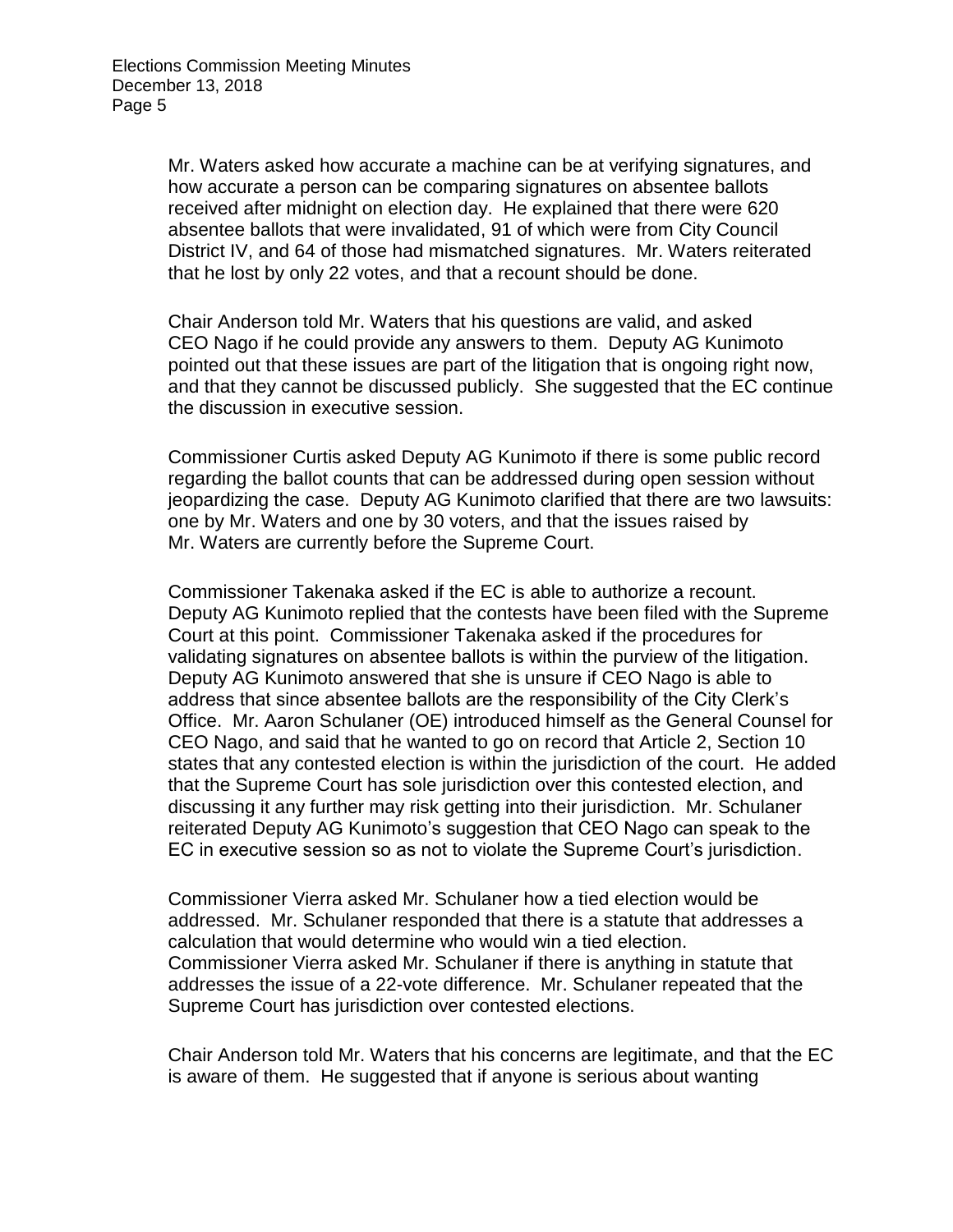Elections Commission Meeting Minutes December 13, 2018 Page 6

> automatic recount procedures, they could talk to their legislators about making a change to the election laws.

> **Commissioner Bill Bates**: Commissioner Bates shared that he visited five polling places in Maui County on General Election Day: two in Kahului, one in Paia, one in Haiku, and one in Spreckelsville. He reported that four out of the five precincts were experiencing difficulties. Polling place staff had trouble getting their calls answered by the Control Center in Wailuku, which was the same issue that occurred in 2016. Commissioner Bates said that after speaking with CEO Nago this morning, he learned that this is a County staffing issue. In Haiku, Commissioner Bates stated that the line of voters extended to the parking lot, due to the polling place being understaffed. One polling place worker expressed to Commissioner Bates that he will not be returning to work future elections. Chairpersons also complained about workers attending the training, but failing to show up to work on election day.

VI. Biennial Evaluation of the Office of Elections to Report to the Legislature

Chair Anderson stated that the EC is required to submit a report of OE to the Legislature 20 days before the start of the next legislative session. He told the Commissioners that their meeting packet contains a copy of the report that was submitted in 2016, and that they are welcome to provide any input. Chair Anderson asked when opening day of the legislative session is, to which EC Secretary replied January 16<sup>th</sup>.

VII. Open Forum: Public comments on issues for the Commission's consideration for the next Commission meeting and action, if appropriate. Presentations limited to three minutes.

No public comments were made.

With no further comments, Chair Anderson asked for a motion to go into executive session as stated in the agenda, i.e., pursuant to Sections 92-5(a)(2) and 11-7.5(5), HRS, to conduct a performance evaluation of the chief election officer within two months after the date a general election is certified; pursuant to Section 92-5(a)(2), HRS, to discuss the salary adjustment of the chief election officer, if any, pursuant to Section 11-1.6(e), HRS, and action, if appropriate; and pursuant to Section 92-5(a)(4), HRS, to consult with the board's attorney on questions and issues pertaining to the board's powers, duties, privileges, immunities, and liabilities regarding legal issues arising from the 2018 Elections, and action, if appropriate. The motion was made by Commissioner Curtis, seconded by Commissioner Vierra, and approved unanimously by the Commissioners.